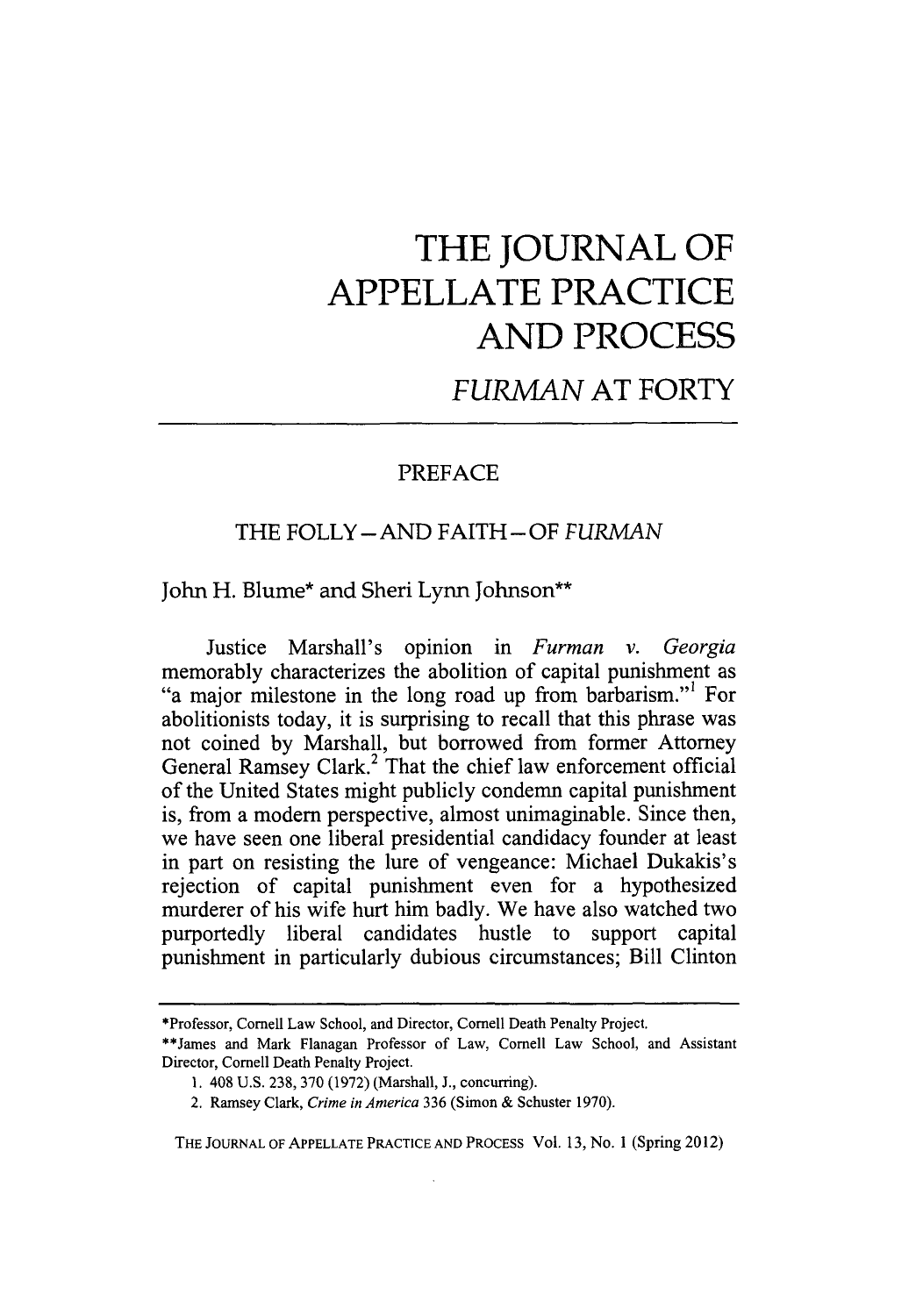left the campaign trail to sign the death warrant of a man so mentally impaired **by** a self-inflicted gunshot wound that he didn't understand dying,<sup>3</sup> and Barack Obama joined the clamor against a (conservative) Supreme Court's decision that imposition of the death penalty for child rape is unconstitutional.4 But back in *Furman's* day, it was politically possible to condemn capital punishment. Indeed, **by** the time the Court decided *Furman,* it seemed that, like torture, capital punishment would eventually and inevitably be consigned to the dustbin of history.<sup>5</sup>

In fact, *Furman* was the culmination of a long campaign **by** the Legal Defense Fund of the **NAACP,** one fought on multiple constitutional fronts in the attempt to achieve a moratorium. The LDF attack on the death penalty, which began because of manifest racial injustice in the imposition of the death penalty, continued to gather data on racial disparities in anticipation of a racial challenge. But it also pressed the issue of "death qualification," which resulted in the seating of juries particularly likely to convict and prone to favor capital punishment, the unreliability in the sentencing determination introduced **by** unitary proceedings, the broad use of capital punishment for crimes less than murder, and the lack of guidance given to juries in the determination of whether death was appropriate.

When *Furman* struck down capital punishment statutes from Georgia and Texas, the LDF's jubilation is easily imagined, and has been somewhat ruefully chronicled.<sup>6</sup> Whether

**<sup>3.</sup>** Stephen B. Bright, *The Death Penalty as the Answer to Crime: Costly, Counterproductive and Corrupting,* **36** Santa Clara L. Rev. **1069, 1071 (1996).**

<sup>4.</sup> A.P. News Rel., *McCain, Obama Disagree with Child Rape Ruling,* http://www .msnbc.msn.com/id/25379987/ (June **26, 2008)** (quoting then-candidate Obama: **"I** think that the rape of a small child, **6** or **8** years old, is a heinous crime and if a state makes a decision that under narrow, limited, well-defined circumstances the death penalty is at least potentially applicable, that that does not violate our Constitution") (accessed Oct. 22, 2012; copy on file with Journal of Appellate Practice and Process).

**<sup>5.</sup>** Now, of course, it is clear that torture was not so clearly consigned to that dustbin either. *See e.g.* Anthony Clark Arend, *Who's Afraid of the Geneva Conventions? Treaty Interpretation in the Wake of* Hamdan v. Rumsfeld, 22 Am. **U. Int.** L. Rev. **709,** <sup>714</sup> **(2007)** (discussing the legal opinion of Deputy Assistant Attorney General John Yoo that "because al Qaeda is a non-state actor, it can not be deemed to **be** a party to the Geneva Conventions and thus its members would not enjoy the rights given to prisoners of war," including the right not to be tortured).

**<sup>6.</sup>** Michael Meltsner, *Cruel and Unusual: The Supreme Court and Capital Punishment* **290** (Random House **1973)** (reporting that the LDF received messages of both "praise and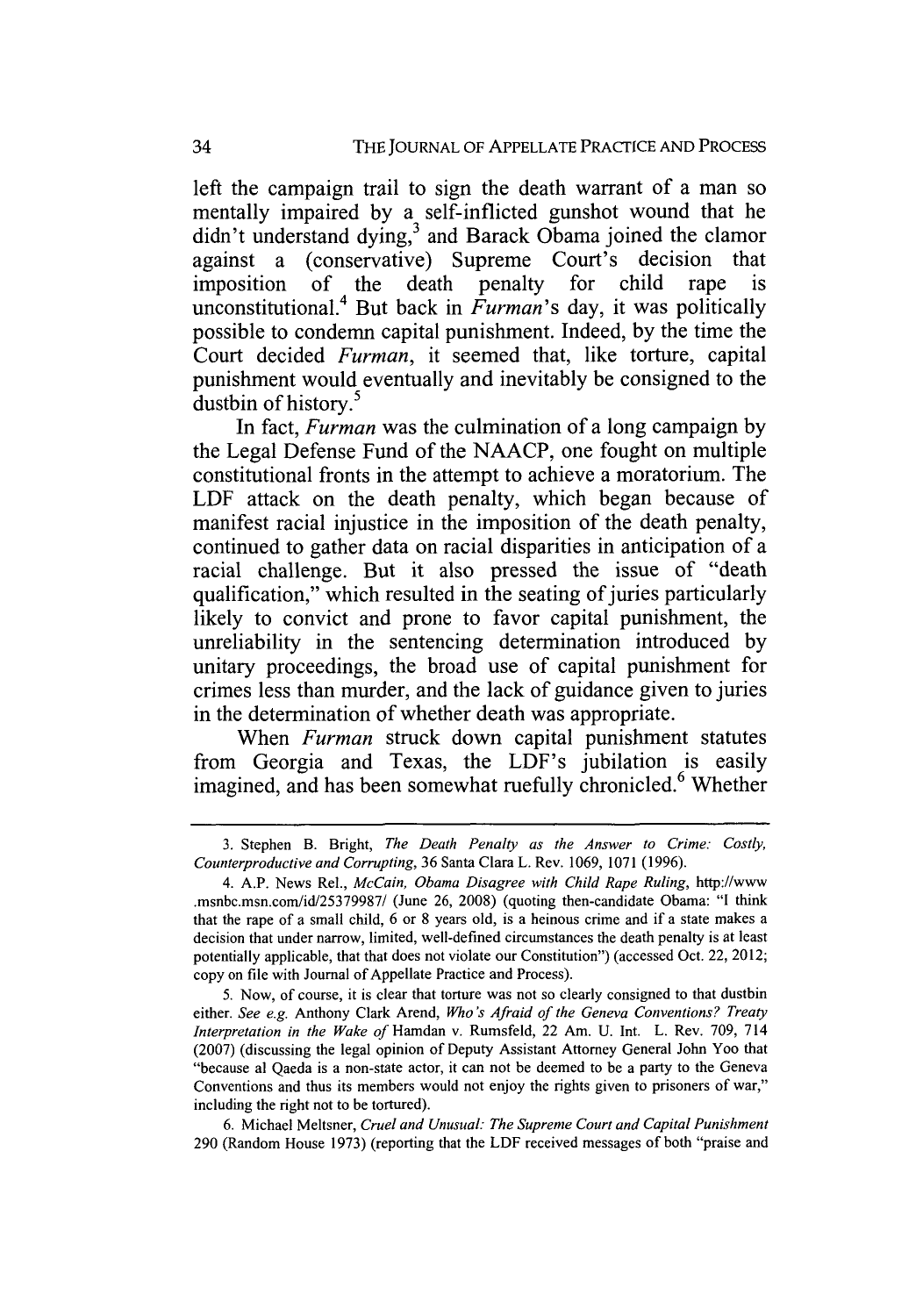or not the euphoria was widely shared, the belief-or, at least, the fervent hope-that *Furman* signaled the end of capital punishment was not limited to the abolitionist camp.<sup>7</sup> That hope, however, was short-lived. The backlash to *Furman* was both swift and furious. Public outrage was fierce, and by 1976, thirtyfive states had enacted new capital punishment statutes designed to remedy the flaws identified in the *Furman* opinions.

Although almost 600 lives were spared by *Furman-lives* that, as Joan Cheever documented, were largely lived out nonviolently<sup>8</sup>—in the end, or at least in the middle, capital punishment was both reinstated and reinvigorated. Four years later, in *Gregg v. Georgia*,<sup>9</sup> the Supreme Court upheld Georgia's new "guided discretion" capital punishment statute, and by the end of the century, American executions approached a hundred a year. Why? There are many answers, including rising crime rates and changes in Supreme Court personnel. But certainly some of the explanation lies in the multiple *Furman* opinions, for just as *Brown v. Board of Education*<sup>10</sup> exemplifies strategic unanimity, *Furman* reflects a remarkable disregard for consensus. Every Justice wrote his own opinion, and none of the Justices in the majority even joined another Justice's opinion. The articles in this section reveal, in different but fundamental ways, both the folly of that fractured approach and an animating faith that *Furman* was nonetheless rightly decided.

Professor Sullivan's article<sup> $\text{1}$ </sup> explores the persistent problem of race. As he explains, concerns about racial bias in the administration of capital punishment, especially in Southern states, influenced the decisions of several members of the *Furman* majority. However, *Gregg* upheld the new and (in the opinion of their supporters) improved capital-sentencing schemes, relying upon the unsubstantiated claim that racial

- 8. Joan M. Cheever, *Back from the Dead* (John Wiley 2006).
- 9. 428 U.S. 153 (1976).
- 10. 347 **U.S.** 483 (1954).
- 11. J. Thomas Sullivan, *The Abyss of Racism,* 13 J. App. Prac. & Process 91 (2012).

scorn" once news of *Furman* began to circulate); *see also* Carol **S.** Steiker, Furman v. Georgia: *Not an End, But a Beginning,* in *Death Penalty Stories* 102 (John H. Blume & Jordan M. Steiker eds., Found. Press 2009) (describing the celebration at the LDF offices when *Furman* was announced).

<sup>7.</sup> Steiker, *supra* n. 6, at 103 (reporting that Justice Douglas sent a handwritten note to Justice Brennan expressing the hope that they had accomplished "total abolition").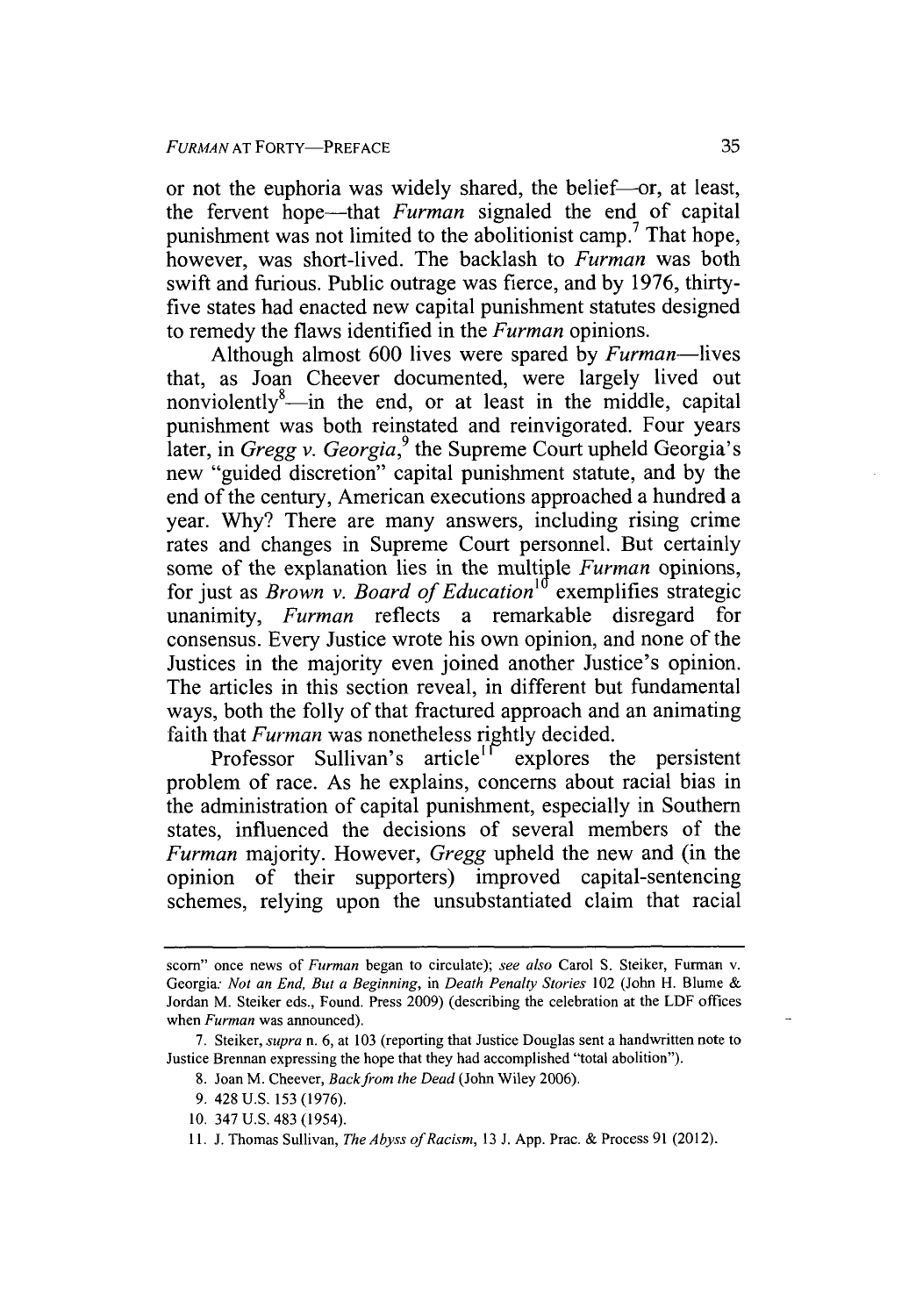discrimination would be limited by procedures that guided the jury's discretion and required state appellate courts to review, and set aside, death sentences influenced by race or other arbitrary factors. In the post-*Gregg* years, numerous studiesthe most comprehensive of which was the Georgia study conducted by the late David Baldus-revealed that the new guided-discretion schemes failed to curb racial discrimination, especially in black-defendant/white-victim cases. But, in  $\dot{McC}$ *leskey v. Kemp*,<sup>12</sup> the Supreme Court, in an opinion authored by Justice Powell, rejected an equal protection and Eighth Amendment challenge to a Georgia death sentence based on the Baldus Study, finding only a "risk"<sup>13</sup> that racial bias affected a death sentence in any particular case. Not stopping there, the Court declared that statistical evidence of racial discrimination in the imposition of capital punishment, regardless of its strength, would never be enough, without evidence of racially discriminatory purpose, to invalidate a death sentence.

As Professor Sullivan's article reveals, both in broad strokes and in his discussion of Arkansas death inmate Frank Williams's case, *McCleskey* has effectively insulated from judicial review challenges that the death penalty is applied in a racially discriminatory manner. And after detailing strong evidence of racial bias in the application of the death penalty in multiple contexts such as decisions to seek death against minority defendants, the exclusion of minority jurors from capital trials, and the lack of vigorous and adequate representation of minority defendants, he concludes that the Supreme Court's highly deferential review of state court decisions results in a failure of judicial action and "reflects a continued failure to recognize the damage done to the integrity of the criminal-justice process when race is a factor in the decision to impose the ultimate punishment."<sup>14</sup>

Mr. Newton's article<sup>15</sup> addresses another byproduct of the *Furman* majority's failure to end the American experiment with

<sup>12. 481</sup> U.S. 279 (1987).

<sup>13.</sup> *Id.* at 291 n. 7.

<sup>14.</sup> Sullivan, *supra* n. 11, at 116-17.

<sup>15.</sup> Brent E. Newton, *The Slow Wheels of Furnan's Machinery of Death,* 13 J. App. Prac. & Process 41 (2012).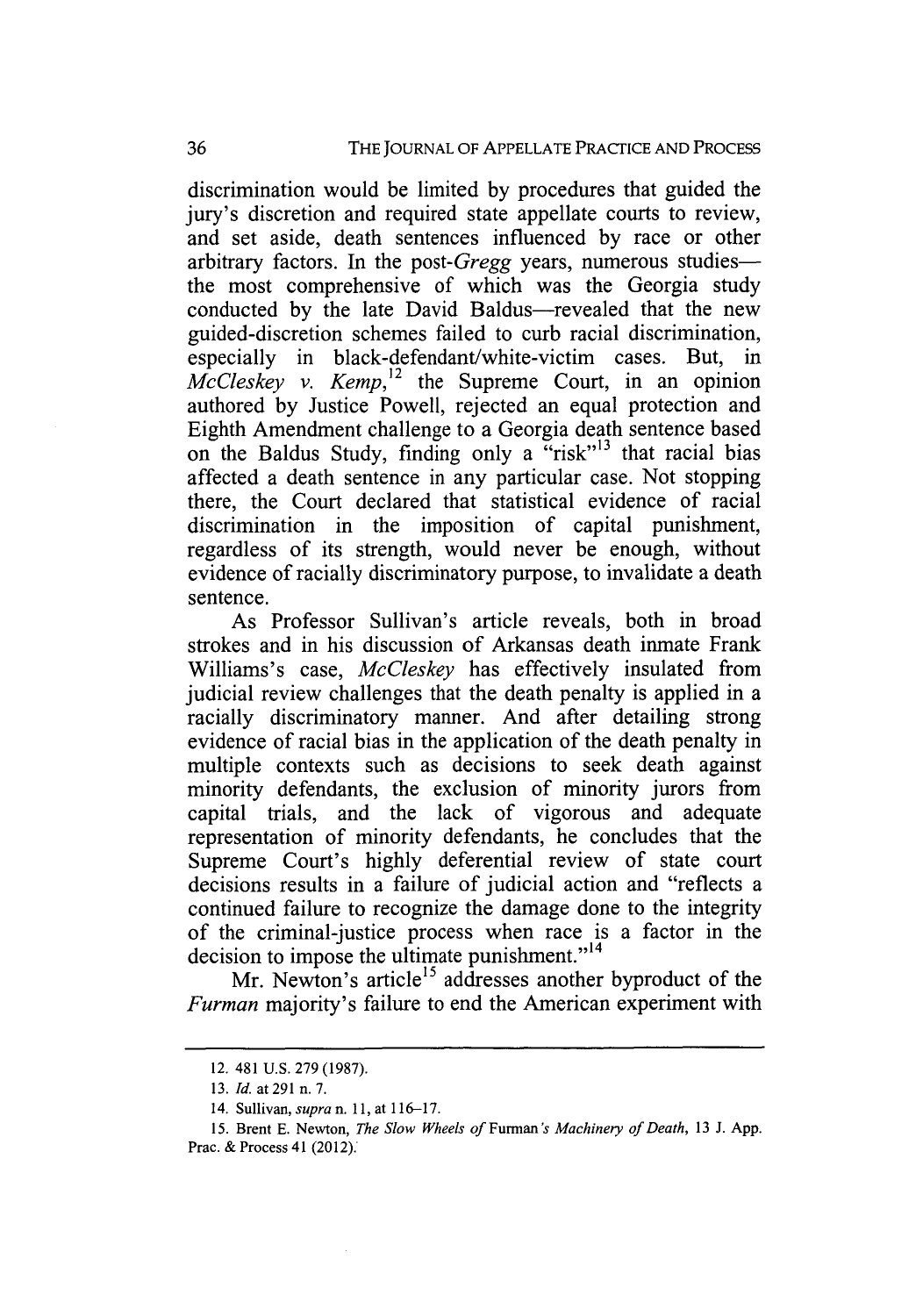capital punishment. He points out that the various constitutional defects in the *pre-Furman* capital sentencing schemes identified by the five members in the *Furman* majority continued to influence the Court's post-*Furman* capital-punishment influence the Court's *post-Furman* capital-punishment jurisprudence, producing "an extremely complex body of constitutional rules in capital cases, which has made the wheels of [the machinery of death] move very slowly."<sup>16</sup> He further argues that the system's demonstrated inability to address (often valid) claims of constitutional error in capital cases in a timely manner-some current inmates have been on death row for more than thirty years--is itself cruel and unusual punishment prohibited by the Eighth Amendment because "systemic delays have undermined the legitimate purposes of capital punishment."<sup>17</sup>

Mr. Newton offers two possible solutions to what he refers to as the "paradox" of excessive delay.<sup>18</sup> The first is to create a "third generation death-penalty machine" that would significantly reduce the number of death-row inmates by significantly limiting the pool of death-eligible defendants, creating more rigorous trial procedures to reduce the risk of wrongful conviction, and expediting appeals and barring reprosecution (at least capitally) when certain types of error are found. 19 In theory, this would allow the system to process the much smaller pool of cases in a timely and rational manner. The second is to allow courts to invalidate individual death sentences when the delay reaches a certain temporal point (for example, fifteen years) and is attributable to state  $\arccos$ <sup>20</sup> Mr. Newton acknowledges that the current Court is likely to do neither, but maintains that this is "no reason to allow the current deathpenalty machine to grind on at such an excruciatingly slow pace."<sup>21</sup>

- 16. *Id.* at 45.
- 17. *Id.* at 65.
- 18. *Id.* at 67-68.
- 19. *Id.* at 68-70.
- 20. *Id.* at **71-72.**
- 21. *Id.* at 73.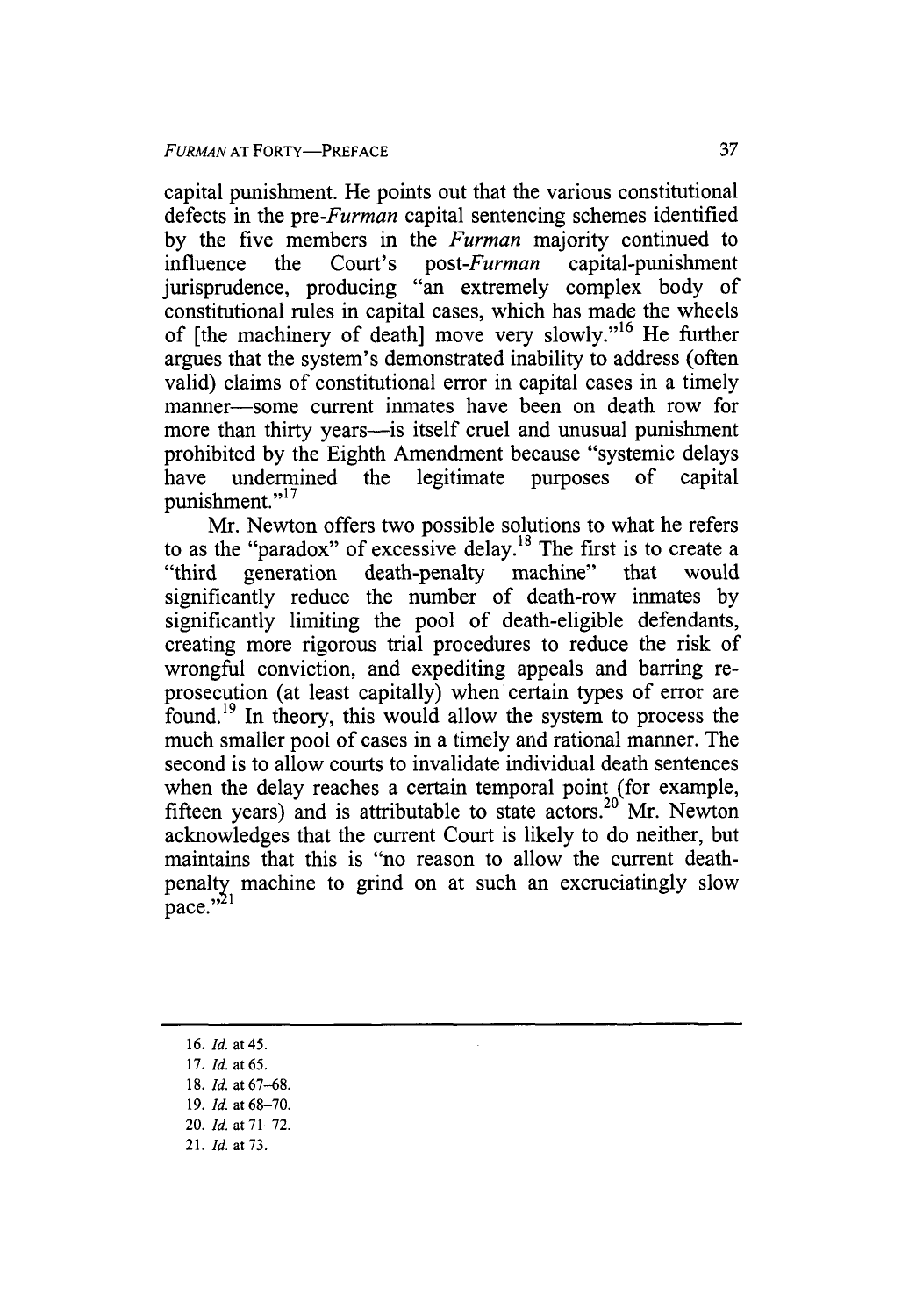The third piece in this special section<sup>22</sup> chronicles Justice Harry Blackmun's capital punishment metamorphosis. Mr. Schapiro divides Justice Backmun's evolution into three phases: Phase one (1976-1986) involved a search for an appropriate set of constitutional norms regulating capital punishment.<sup>23</sup> Then in phase two (1987-1991), Justice Blackmun became increasingly disillusioned with the Court's attempt to regulate the ultimate punishment.<sup>24</sup> Finally, phase three (1991–1994) was marked by Justice Blackmun's dismay at the Court's refusal to acknowledge that the modem American death penalty was  $irreparably$  broken.<sup>25</sup> The culmination of Justice Blackmun's evolution was his dissent from the denial of certiorari in *Callins v. Collins,* in which he famously stated: "From this day forward, I no longer shall tinker with the machinery of death."<sup>26</sup>

Mr. Schapiro posits that three main concerns drove Justice Blackmun to repudiate capital punishment. The first was his inability to reconcile in his own mind the two fundamental components of the Court's *post-Furman* Eighth Amendment jurisprudence: the requirements that the jury's discretion be sufficiently guided versus the mandate that a capital defendant was entitled to individualized sentencing.<sup>27</sup> Second, Justice Blackmun was persuaded that the death-penalty system was infected with racial discrimination.<sup>28</sup> The final nail in Justice Blackmun's death-penalty coffin was the Court's steady onslaught of decisions restricting federal courts' habeas corpus review powers.<sup>29</sup> Mr. Schapiro argues that Justice Blackmun was convinced that limiting federal court intervention so deregulated the administration of capital punishment that his conscience would no longer allow him to vote to uphold any death sentence.

Just as Justice Marshall is commonly credited with claiming that the abolition of capital punishment was a "major

29. *Id.* at 88-89.

<sup>22.</sup> Andrew J. Schapiro, *A Sober Second Thought,* 13 J. App. Prac. & Process 75 (2012).

<sup>23.</sup> *Id.* at **77-81.**

<sup>24.</sup> *Id.* at 81-84.

<sup>25.</sup> *Id.* at 84-86.

<sup>26. 510</sup> U.S. 1141, 1145 (1994).

<sup>27.</sup> Schapiro, *supra* n. 22, at 86, 88.

<sup>28.</sup> *Id.* at 89.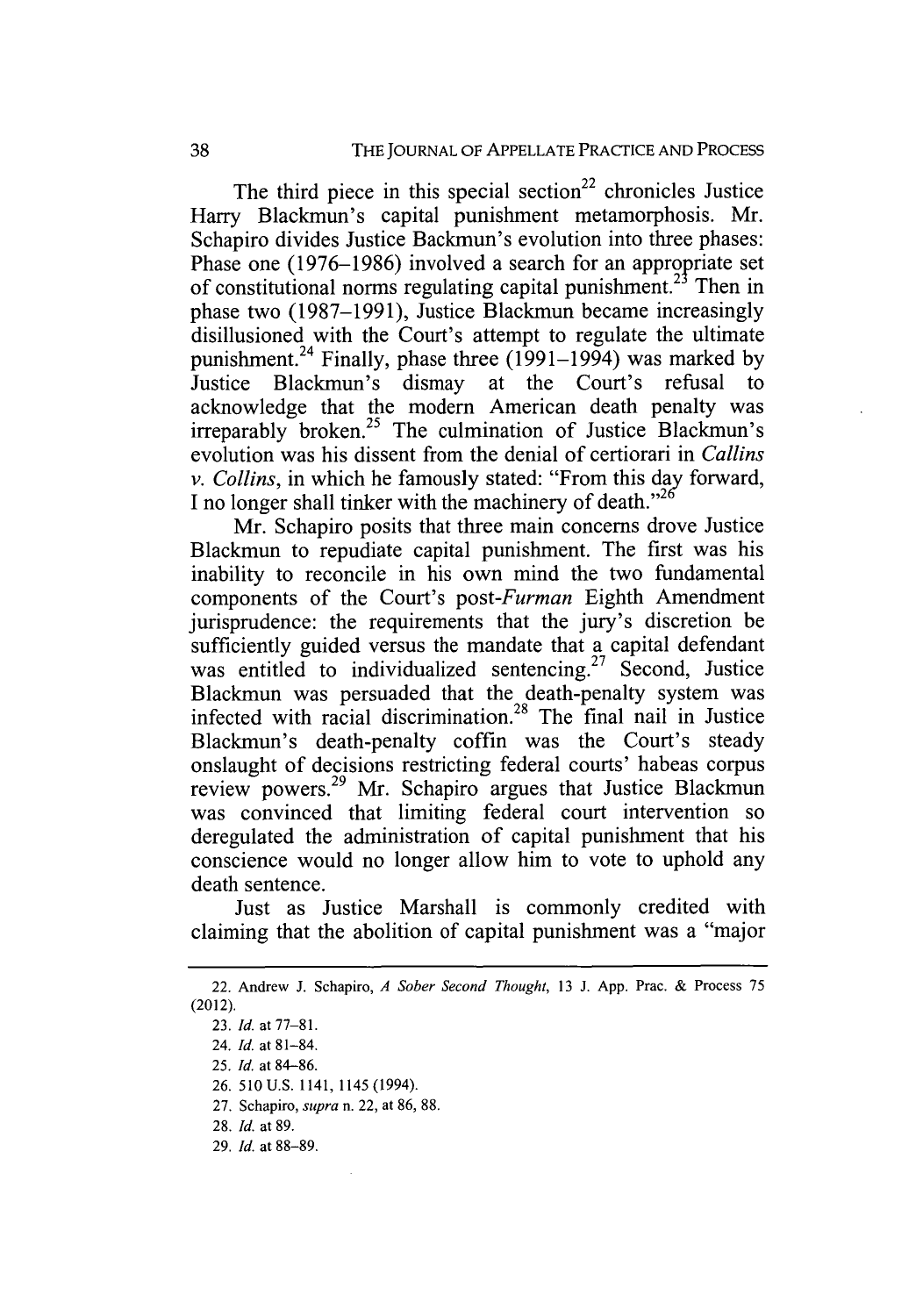milestone on the long road up from barbarism," Martin Luther King, Jr., is often quoted as having made the parallel though obviously broader claim that "[t]he moral arc of the universe is long, but it bends toward justice." This more sweeping empirical claim was not original to King either, $30$  but the underlying sentiment continues inspire efforts in the face of very slow progress toward greater humanity. What is strange and strangely disturbing about the *Furman* story is not the speed of change, however, but its reversal. As the articles in this special section demonstrate, this reversal is not a reflection of the ambiguity of the legal and moral questions before the *Furman* court. Rather, the path between *Furman* and *Gregg* is a blip in the moral arc of the universe, a detour on the long road up from barbarism.



<sup>30.</sup> *See e.g.* All Things Considered, Radio Broad. (NPR Sept. 2, 2010) (featuring Prof. Clayborne Carson, Founding Director, Martin Luther King, Jr., Research and Education Institute, Stanford University, who traces the roots of the King quotation back to similar sentiments in the works of nineteenth-century abolitionist Theodore Parker).